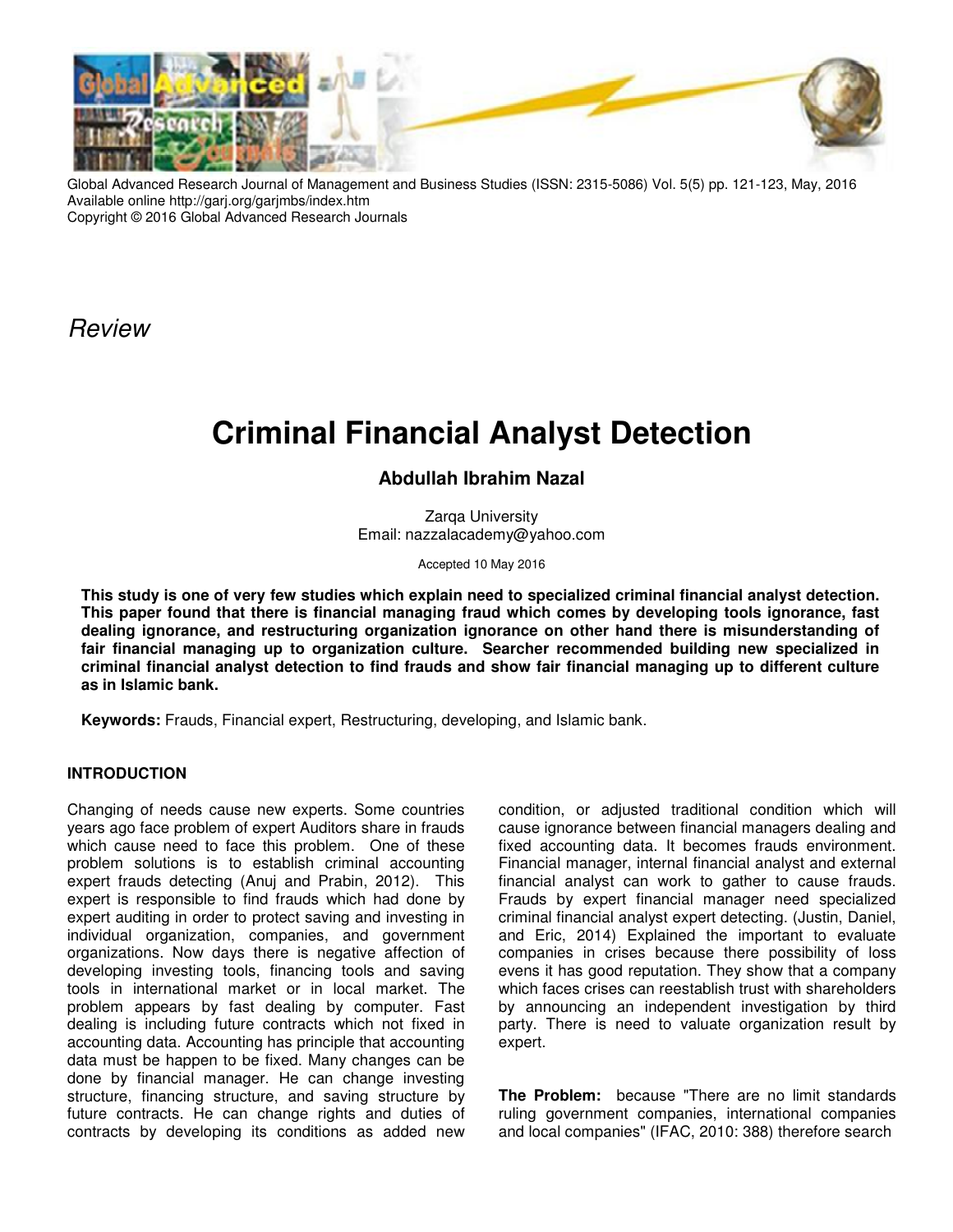will concentrate on proving need to specialized criminal financial analyst expert fraud detecting by answer the question: why we need specialized criminal financial analyst expert fraud detecting in changing environment by developing tools, fast dealing and restructuring organization?

## **The objectives**

This paper aims to achieve the following aims:

To proving the need of specialized criminal financial analyst expert detecting for developing tools frauds.

To proving the need of specialized criminal financial analyst expert detecting for fast dealing frauds. To proving the need of specialized criminal financial analyst expert detecting for restructuring organization frauds.

The Importance: this paper is important as result to explain financial managing frauds resources as result to ignorance environment. It suggests to develop specialized of criminal financial analyst expert detecting first reason is to face frauds sharing between financial manager, external financial analyst, and internal financial analyst. Second reason is to evaluate financial managing job which cause success or failed by unacceptable governance rules or frauds.

## **Literature Review**

There is a financial managing fraud and some countries try to solve frauds by control organizations operation steps by experts. They are led by courts to follow expect steps of fraud before cheater complete success (Winson, 2014). (Pierre, 2013) suggested model to increase disclosure by recalculates certain financial statement figures to what it could have been on other hand there is misunderstand of evaluate financing and investing by international financial managing rules which need expert in Islamic investing contract and Islamic financing contracts because of deferent organization culture. (M. Kabir and abdel-hameed, 2002) showed the affect of limits tools choices and explained that financial environment effect on performance of Islamic banks. Islamic bank must have big capital to achieve suitable profit as result to avoid loan with interest and deal with direct investing which obligate deferent standard of (capital/assets) ratio. It gives idea to use suitable standard in suitable case.

#### **Need criminal financial analyst detecting for developing tools frauds**

(David, Anatoli and Julia, 2009: p217) said "In 2009there were 94 % of the world's largest corporations report using derivatives to manage business and macroeconomic

risks" It means companies use derivatives to transfer risk from these companies to other companies. The loss will transfer to other companies up to expecting dealings therefore lost of companies came as result to transfer risks to its organization. Practically huge derivatives dealing cause changing of direct investing equilibrium point. It changes size of demand and supply up to the huge amount of expecting dealings for future contracts. (Julia, 2009) explained that countries found illegally dealing with derivatives as USA in 1990 when it found law problems in commodities future contract which increases uncertainty of future contracts and other derivatives.

#### **Need criminal financial analyst detecting for fast dealing frauds**

Fast dealing will effect direct investing and indirect investing also it will transfer direct investing to become indirect investing. (Lo Liang, Osama, T. Ramayah and Rahim, 2010) found that dealing in direct sales by electronic services quality will increase or decrease by changing company system rule and dynamic financial market. They are responsible on customer loyalty. Fast dealing with changing of rules will cause loosing of trust on other hand fast deal cause fast speculation and ignorance rule to speculate (Frank and Keith, 2000) explained that common shares of good companies are not necessarily good investments because share value depend on market price and aim for buying. It may growth with out distribute return for shareholders. There are differences between a growth company as strategy and its growth share price. (Cheol, Bruce and Sanjiv, 2012: 276) said that "Market capitalization of a most national equity markets in developed countries declined from 2005 to 2009 as a result of global financial crisis".

 Derivatives can be based on real assets as metals and source of energy also it based on financial assets as shares, bonds, loans and currency. Its return derived from those assets (Don, 2004). Developing of company contracts up to transfer loss with customer misunderstand will cause loss of customer investing and savings. Practically fast of dealing can change company with produced assets to be speculation assets with out time to get understanding from common shareholders and creditors. It will show profit by expel workers to reduce costs and make fast liquidity to cover frauds in ignorance environment. Suppose controlling is investigating every year, the question will be: when they discover frauds in fast dealing environment by press one key to cause financial, investing and saving changes?

#### **Need criminal financial analyst detecting for restructuring organization frauds**

Restructuring organization frauds come as result to sell